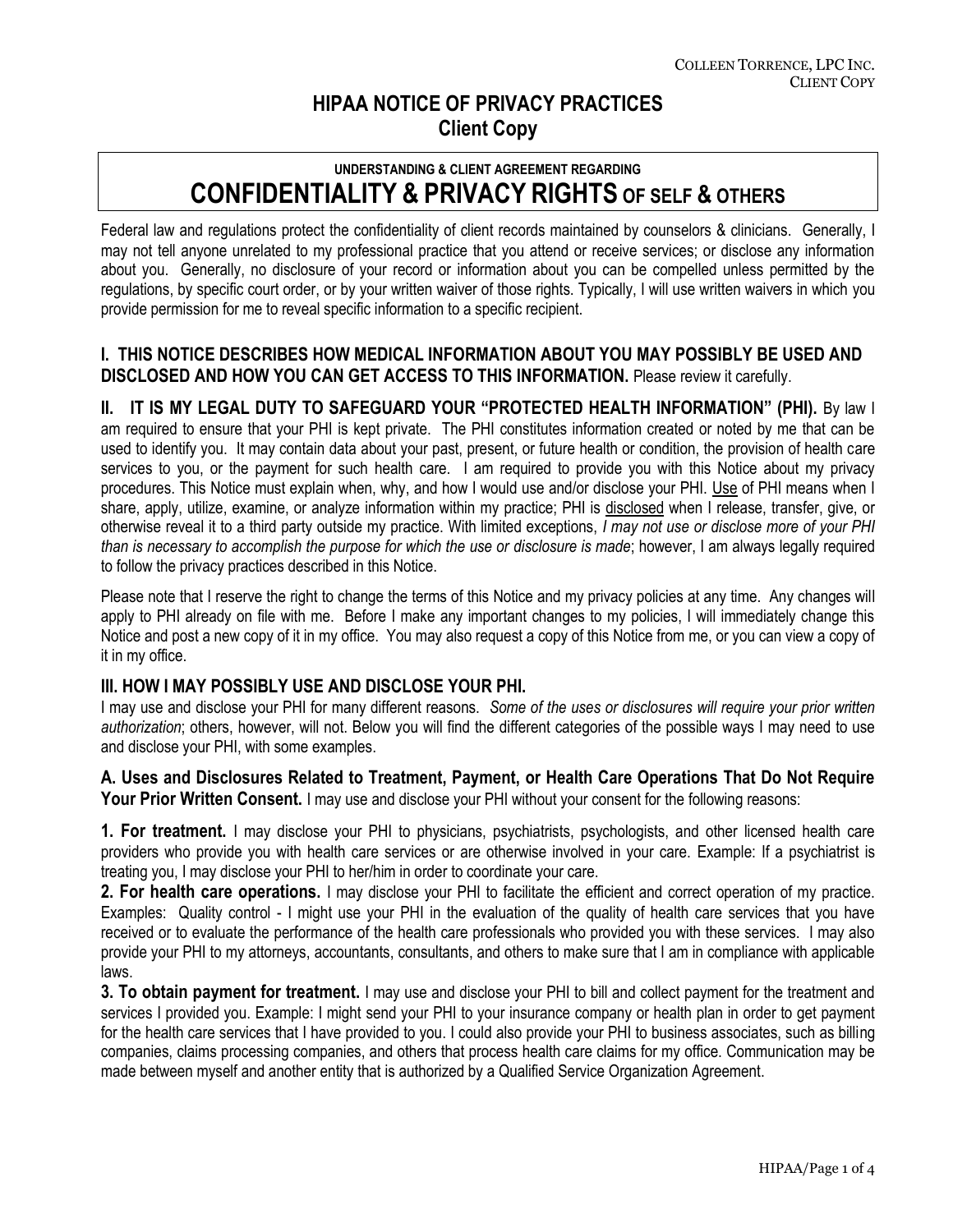**4. Other disclosures.** Examples:Your consent isn't required if you need emergency treatment provided that I attempt to get your consent after treatment is rendered. In the event that I try to get your consent but you are unable to communicate with me (for example, if you are unconscious or in severe pain) but I think that you would consent to such treatment if you could, I may disclose your PHI.

**B. Certain Other Uses and Disclosures Do Not Require Your Consent.** I may use and/or disclose your PHI without your consent or authorization for the following reasons:

#### **1. When disclosure is required by federal, state, or local law; judicial, board, or administrative**

**proceedings; or, law enforcement.** Example: I may make a disclosure to the appropriate officials when a law requires me to report information to government agencies, law enforcement personnel and/or in an administrative proceeding. I may, at some time, receive a valid court order that compels me to release client information. If services received at Drug & Alcohol Program, the court order must first satisfy criteria outlined in 42CFR, Part II before agency will release information.

**2. If disclosure is compelled by a party to a proceeding before a court of an administrative agency pursuant to its lawful authority.**

**3. If disclosure is required by a search warrant lawfully issued to a governmental law enforcement agency.**

**4. If disclosure is compelled by the patient or the patient's representative pursuant to Alaska Health and Safety Codes or to corresponding federal statutes of regulations**, such as the Privacy Rule that requires this Notice.

**5. To avoid harm.** I may provide PHI to law enforcement personnel or persons able to prevent or mitigate a serious threat to the health or safety of a person or the public.

**6. If disclosure is compelled or permitted by the fact that you are in such mental or emotional condition as to be dangerous to yourself or the person or property of others, and if I determine that disclosure is necessary to prevent the threatened danger.** Examples may include if a client presents as a "clear and present danger" to self or others, or threatens to commit or commits a crime on the Agency premises or against another person.

**7. If disclosure is mandated by the Alaska Child Abuse and Neglect Reporting law.** For example, if I have a reasonable suspicion of child abuse or neglect. If I have reason to suspect that a child under age 18 is being abused and/or neglected, I am obligated to report it to appropriate authorities.

**8. If disclosure is mandated by the Alaska Elder/Dependent Adult Abuse Reporting law.** For example, if I have a reasonable suspicion of elder abuse or dependent adult abuse. In some cases, a report may be made related to abuse or neglect of an elderly person (over age 60), or a physically or mentally disabled adult of any age.

**9. If disclosure is compelled or permitted by the fact that you tell me of a serious/imminent threat of physical violence by you against a reasonably identifiable victim or victims.**

**10. For public health activities.** Example: In the event of your death, if a disclosure is permitted or compelled, I may need to give the county coroner information about you.

**11. For health oversight activities.** Example: I may be required to provide information to assist the government in the course of an investigation or inspection of a health care organization or provider.

**12. For specific government functions.** Examples: I may disclose PHI of military personnel and veterans under certain circumstances. Also, I may disclose PHI in the interests of national security, such as protecting the President of the United States or assisting with intelligence operations.

**13. For research purposes.** In certain circumstances, I may provide archived PHI in order to conduct medical research. In no instance would PHI include information that could identify you by name.

**14. For Workers' Compensation purposes.** I may provide PHI in order to comply with Workers' Compensation laws.

**15. Appointment reminders and health related benefits or services.** Examples: I may use PHI to provide appointment reminders. I may use PHI to give you information about alternative treatment options, or other health care services or benefits I offer**.**

**16. If an arbitrator or arbitration panel compels disclosure,** when arbitration is lawfully requested by either party, pursuant to subpoena *duces tectum* (e.g., a subpoena for mental health records) or any other provision authorizing disclosure in a proceeding before an arbitrator or arbitration panel.

**17. I am permitted to contact you, without your prior authorization, to provide appointment reminders or information about alternative or other heath-related benefits and services that may be of interest to you.**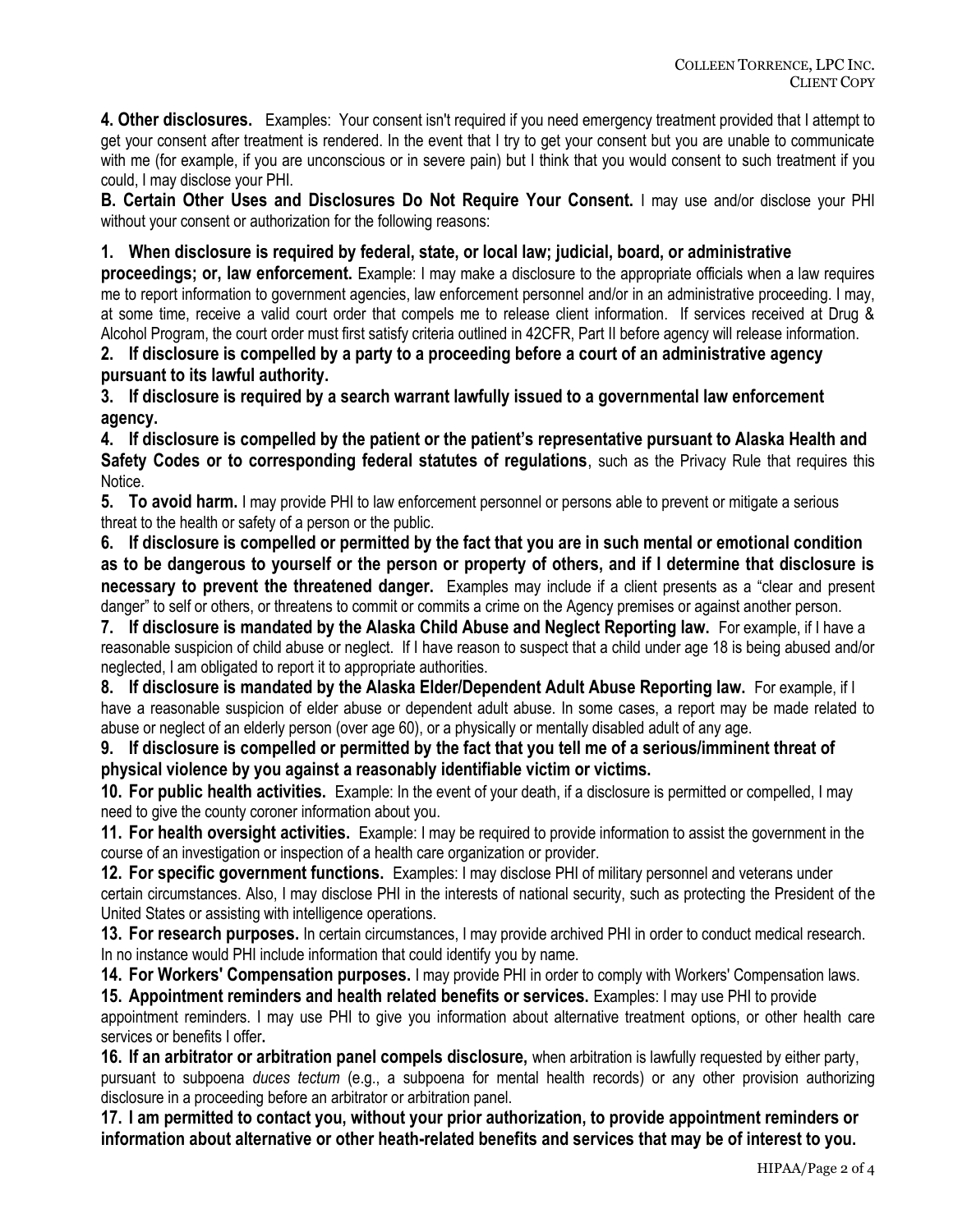#### **18. If disclosure is required or permitted to a health oversight agency for oversight activities authorized**

**by law.** Example: When compelled by U.S. Secretary of Health and Human Services to investigate or assess my compliance with HIPAA regulations.

**19. If disclosure is otherwise specifically required by law.** Example: I have reason to suspect that a health care professional has engaged in professional misconduct.

**C. Certain Uses and Disclosures Require That You be Given the Opportunity to Object.**

**1. Disclosures to family, friends, or others.** I may provide your PHI to a family member, friend, or other individual who you indicate is involved in your care or responsible for the payment for your health care, unless you object in whole or in part. Retroactive consent may be obtained in emergency situations.

**D. Other Uses and Disclosures Require Your Prior Written Authorization.** In any other situation not described in Sections IIIA, IIIB, and IIIC above, I will request your written authorization before using or disclosing any of your PHI. Even if you have signed an authorization to disclose your PHI, you may later revoke that authorization, in writing, to stop any future uses and disclosures (assuming that I haven't taken any action subsequent to the original authorization) of your PHI by me.

#### **IV. WHAT RIGHTS YOU HAVE REGARDING YOUR PHI**

These are your rights with respect to your PHI:

**A. The Right to See and Get Copies of Your PHI.** In general, you have the right to see your PHI that is in my possession, or to get copies of it; however, you must request it in writing. If I do not have your PHI, but I know who does, I will advise you how you can get it. You will receive a response from me within 30 days of my receiving your written request. Under certain circumstances, I may believe for clinical reasons that I must deny your request, but if I do, I will give you, in writing, the reasons for the denial. I will also explain your right to have my denial reviewed. If you ask for copies of your PHI, I will charge you not more than \$.25 per page, plus a minimum clerical fee of \$15. I may see fit to provide you with a summary or explanation of the PHI, but only if you agree to it, as well as to the cost, in advance.

**B. The Right to Request Limits on Uses and Disclosures of Your PHI.** You have the right to ask that I limit how I use and disclose your PHI. While I will consider your request, I am not legally bound to agree. If I do agree to your request, I will put those limits in writing and abide by them except in emergency situations. You do not have the right to limit the uses and disclosures that I am legally required or permitted to make.

**C. The Right to Choose How I Send Your PHI to You.** It is your right to ask that your PHI be sent to you at an alternate address (for example, sending information to your work address rather than your home address) or by an alternate method (for example, via email instead of by regular mail). I am obliged to agree to your request providing that I can give you the PHI, in the format you requested, without undue inconvenience.

**D. The Right to Get a List of the Disclosures I Have Made.** You are entitled to a list of disclosures of your PHI that I have made. The list will not include uses or disclosures to which you have already consented, i.e., those for treatment, payment, or health care operations, sent directly to you, or to your family; neither will the list include disclosures made for national security purposes, to corrections or law enforcement personnel, or disclosures made before April 15, 2003. After April 15, 2003, disclosure records will be held for six years. I will respond to your request for an accounting of disclosures within 60 days of receiving your request. The list I give you will include disclosures made in the previous six years (the first six year period being 2003-2009) unless you indicate a shorter period. The list will include the date of the disclosure, to whom PHI was disclosed (including their address, if known), a description of the information disclosed, and the reason for the disclosure. I will provide the list to you at no cost, unless you make more than one request in the same year, in which case I will charge you a reasonable sum based on a set fee for each additional request.

**E. The Right to Amend Your PHI.** If you believe that there is some error in your PHI or that important information has been omitted, it is your right to request that I correct the existing information or add the missing information. Your request and the reason for the request must be made in writing. You will receive a response within 60 days of my receipt of your request. I may deny your request, in writing, if I find that: the PHI is (a) correct and complete, (b) forbidden to be disclosed, (c) not part of my records, or (d) written by someone other than me. My denial must be in writing and must state the reasons for the denial. It must also explain your right to file a written statement objecting to the denial. If you do not file a written objection, you still have the right to ask that your request and my denial be attached to any future disclosures of your PHI. If I approve your request, I will make the change(s) to your PHI. Additionally, I will tell you that the changes have been made, and I will advise all others who need to know about the change(s) to your PHI.

**F. The Right to Get This Notice by Email** You have the right to get this notice by email. You have the right to request a paper copy of it, as well.